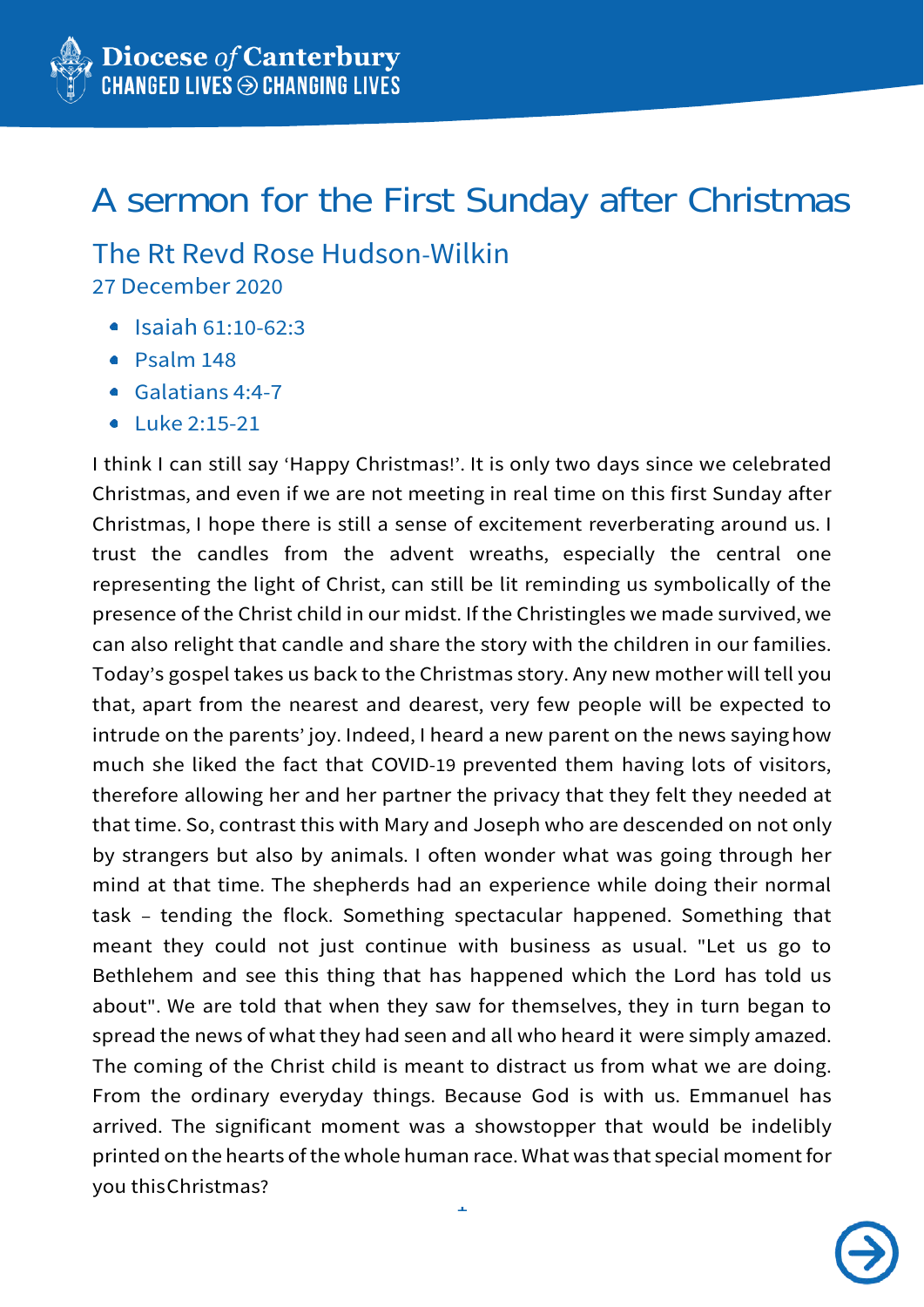

What was the showstopper that made you stop in your tracks and spend time thinking about the experience you've had and its meaning? Then, did you follow up like the shepherds did? Did you have the sense of "I want to see more, I want to understand what this is all about"? Like the shepherds, meeting the Christ child means that we are never the same again. There is no just going back to normality, the way things were. We cannot unsee what we have seen or unhear what we have heard. We are told that the shepherds could not help themselves – they began sharing the news of what they had heard and what they had seen. Like them, we too have a responsibility to act on our experiences of meeting Christ. We have to renew our commitment to live lives that reflect that we have been withJesus.

Let me turn to Paul's letter to the church in Galatia. Paul's letter reminds us that when it was the right time God sent his son, born of a woman, so that through him we may enter into a new relationship with the Father where we become sons and daughters. An experience that allows us to have the kind of relationship with God to the extent that we can intimately call out, "Abba, Father, Papa, Daddy". God's timing is the right timing. It may not match ours in terms of convenience, but it is God's time and therefore the right time. Hardly convenient for Mary and Joseph for her to give birth in a stable. But it was God's time. As adopted children of God, we too share the same rights and privileges that come with being a biological child and this comes with responsibilities to live and to act in a manner that reflects that we are, indeed, children of God.

I'm reminded of the story told by Archbishop Sentamu of the candidates being prepared for confirmation. The question is asked of them: in the story of Jesus being baptised, if you recall there was a voice from heaven – what did the voice say? One child popped her hands up: "It said: now that you are a child of God behave like one". We can claim the fact that we are heirs, and if heirs then it means we are no longer slaves, we are no longer bound to repeating acts that destroy our lives. We are changed.

There was a time when Paul would have thought that by virtue of being a Jew he was a special child of God. He was having to face the fact that it had nothing to